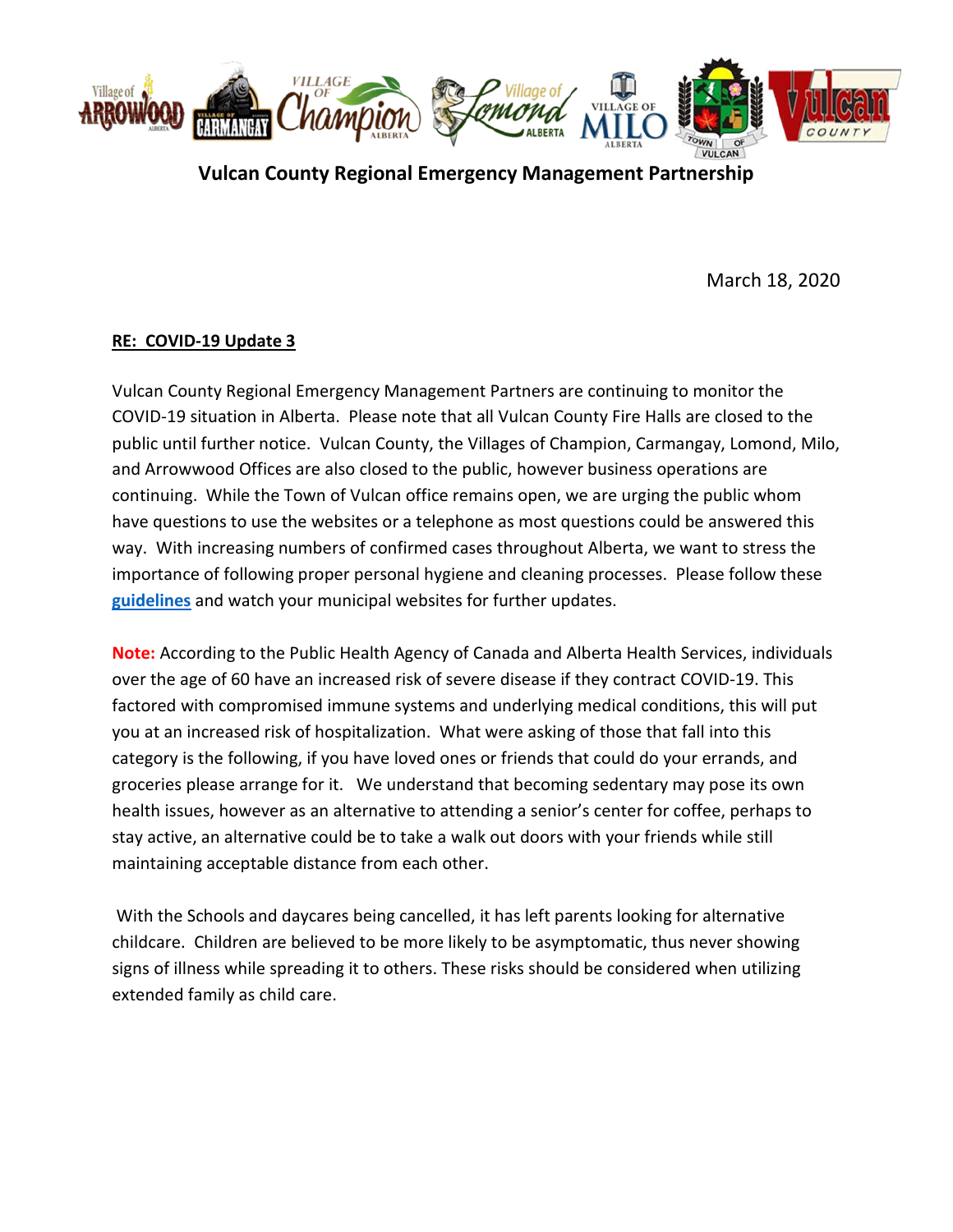

To protect yourself and others:

- stay home and away from others if sick or in isolation
- wash hands often, using soap and water for at least twenty seconds
- cover coughs and sneezes
- avoid touching face with unwashed hands
- avoid travel outside Canada
- Self-Isolate for 14 days if returning from travel outside Canada or were exposed to COVID-19

Identifying and isolating people infected with COVID-19 is the only way to stop the spread.

The symptoms of COVID-19 are fever, dry cough or other cold or influenza-like symptoms. Use this **[online screening tool](https://myhealth.alberta.ca/Journey/COVID-19/Pages/COVID-Self-Assessment.aspx)** to determine whether you need to call 811 to get tested.

If you are awaiting COVID-19 test results, please do not call Health Link. You will be called directly. It can take up to four days.

## **Federal Measures**

The Government of Canada has temporarily closed its borders. Excerpts from Prime Minister Trudeau's speech further describe the closure;

"*First, we will be denying entry to Canada to people who are not Canadian citizens or permanent residents. This measure will carve out some designated exceptions including for aircrews, diplomats, and immediate family members of Canadian citizens and, at this time, U.S. citizens…. Second, air operators will be formally mandated to prevent all travellers who present symptoms of Covid-19 to board a plane. Air operators will be required to complete a basic health assessment of every air traveller based on guidance from the public health agency of Canada. This means that anyone who has symptoms will not be able to come to Canada…… Third, starting Wednesday, March 18, only four Canadian airports will be accepting international flights — Toronto Pearson, Montreal Trudeau, Vancouver International Airport and Calgary International Airport. At this time, domestic flights, as well as flights coming from the U.S., Mexico, the Caribbean and Saint Pierre et Miquelon will not be affected. The travel restrictions announced today will not apply to commerce or trade. We will continue to ensure the supply of important goods to Canada*."